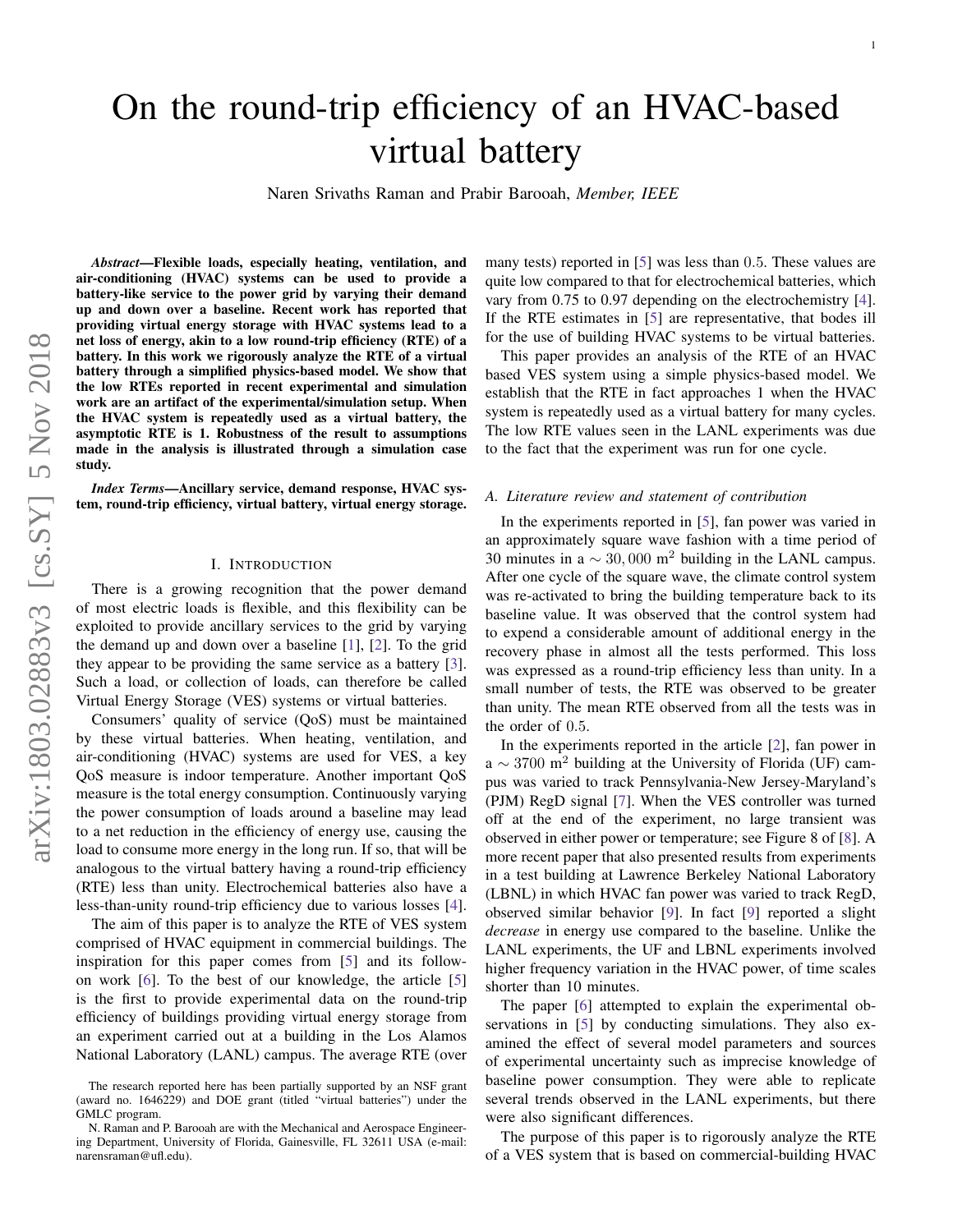equipment and to determine factors that affect the RTE. In that sense, our goal is similar to that of [\[6\]](#page-7-5). In contrast to [\[6\]](#page-7-5), which explored the effect of many factors on the RTE by simulation alone, we focus on deriving results for a limited set of conditions for which provable results can be provided. Following [\[6\]](#page-7-5), we also use a simplified physics-based model of a building's temperature dynamics and power consumption instead of using a simulation software so that rigorous analysis is possible.

This paper makes two main contributions to the nascent literature on the RTE of HVAC-based virtual batteries. The first contribution is to show that the RTE values much smaller than unity that were reported in prior work were an artifact of the experimental/simulation set up. In particular, the HVAC system underwent only "one demand-response event" in [\[5\]](#page-7-4), i.e., one period of a square-wave power variation. The simulation study [\[6\]](#page-7-5) also focused on that situation and observed similar values of the RTE. It did explore multiple demand-response events, in which the RTE was found to be close to 1. These events, however, were chosen in a particular manner that are unlikely to occur in practice. We focus on a general case in which an HVAC-based virtual battery undergoes  $n$  repeated cycles of a square-wave power variation. We show through rigorous analysis that the RTE approaches 1 as  $n \to \infty$ . When n is small, especially when  $n = 1$ , we show that the RTE can indeed be larger or smaller than 1 depending on the time period of the reference signal.

Second, we explicitly define terms and concepts that are standard for electrochemical batteries, such as "state of charge", but not yet for HVAC-based virtual batteries. Some of these terms were used—even implicitly defined—in prior work [\[5\]](#page-7-4), [\[6\]](#page-7-5). We believe future studies on RTE of virtual batteries will benefit from the definitions proposed here.

The rest of the paper is organized as follows. Section  $II$  describes the terminology and definitions needed for the sequel. Section [III](#page-2-0) describes the HVAC system model used. Section [IV](#page-4-0) provides analysis of RTE, and Section [V](#page-6-0) provides a numerical case study that demonstrates robustness of the analysis to the assumptions. Section [VI](#page-7-9) summarizes the conclusions.

#### II. DEFINITIONS AND OTHER PRELIMINARIES

# <span id="page-1-0"></span>*A. Round-trip efficiency of an electrochemical battery*

The state of charge (SoC) of a battery, which we denote by  $S_B(t)$ , is defined as [\[10\]](#page-7-10)

$$
S_B(t) = S_B(0) + \frac{1}{Q_0} \int_0^t I_B(t)dt,
$$
 (1)

where  $I_B(t)$  is the current drawn by the battery (positive during charging and negative during discharging) and  $Q_0$  is its maximum charge (in Coulomb). The SoC is a number between 0 and 1. It is more convenient to use power drawn (or discharged) instead of current in [\(1\)](#page-1-1). For simplicity, we assume the voltage across the battery is constant,  $V_0$ , so the power drawn by the battery from the grid is  $P_B(t) := V_0 I_B(t)$ . Eq. [\(1\)](#page-1-1) then becomes  $S_B(t) = S_B(0) + \frac{1}{Q_0 V_0} \int_0^t P_B(t) dt$ . Differentiating, we get

$$
C_0 \dot{S}_B(t) = P_B(t) \tag{2}
$$

where  $C_0 = Q_0 V_0$ .

<span id="page-1-5"></span>Definition 1 (Complete charge-discharge). *We say a battery has undergone a complete charge-discharge during a time*  $\int$ *interval*  $[t_i, t_f]$  *if*  $SoC(t_i) = SoC(t_f)$ *. The time interval*  $[t_i, t_f]$  is called a complete charge-discharge interval.

The qualifier "complete" does not mean the SoC reaches 1 or 0. It only means the SoC comes back to where it started from.

<span id="page-1-6"></span>Definition 2 (RTE). *Suppose a battery undergoes a complete charge-discharge over a time interval*  $[0, t_{cd}]$ *. Let*  $t_c$  *be the length of time during which the battery is charging and*  $t_d$ *be the length of time during which the battery is discharging so that*  $t_c + t_d = t_{cd}$ . The round-trip efficiency (RTE) of the *battery, denoted by*  $\eta_{RT}$ *, during this interval is* 

<span id="page-1-2"></span>
$$
\eta_{\rm RT} \triangleq \frac{E_d}{E_c} = \frac{-\int_{t_d} P_B(t)dt}{\int_{t_c} P_B(t)dt},\tag{3}
$$

*where*  $E_d$  *is the energy released by the battery to the grid during discharging,*  $E_c$  *is the energy consumed by the battery* from the grid during charging, and  $\int_{t_c}$  (resp.,  $\int_{t_d}$ ) denotes inte*gration performed over the charging times (resp., discharging times).*

Notice that by convention  $P_B(t) < 0$  means the battery is releasing power to the grid at time instant  $t$ . In general, the RTE depend on many factors including how a particular SoC was achieved [\[11\]](#page-7-11). For simplicity, we ignore those effects and use [\(3\)](#page-1-2) to define *the* RTE of the battery.

# *B. Round-trip efficiency of an HVAC-based VES system*

We now consider an HVAC system whose power demand is artificially varied from its baseline demand to provide virtual energy storage. *The power consumption of the virtual battery, P, is defined as the deviation of the electrical power consumption of the HVAC system from the baseline power consumption:*

<span id="page-1-7"></span>
$$
\tilde{P}(t) := P_{\text{HVAC}}(t) - P_{\text{HVAC}}^{(b)}(t),\tag{4}
$$

where  $P_{\text{HVAC}}^{(b)}$  is the baseline *power consumption of the HVAC system, defined as the power the HVAC system needs to consume to maintain a baseline indoor temperature*  $T^{(b)}$ *.* 

<span id="page-1-1"></span>To make a connection between a real battery and a virtual battery, consider the simple dynamic model of a building's temperature:

<span id="page-1-3"></span>
$$
C\dot{T}(t) = q(t),\tag{5}
$$

<span id="page-1-4"></span>where C is the heat capacity of the building  $(J/K)$  and q is the net heat influx rate (J/s), which is the combined effect of heat gain of the building from solar, outdoor weather, occupants, and the HVAC system. Comparing [\(5\)](#page-1-3) and [\(2\)](#page-1-4), we see that indoor temperature,  $T(t)$ , and the SoC of an electrochemical battery,  $S_B$ , are analogous. Just as the SoC of a real battery must be kept between 0 and 1, the temperature of a building must be kept between a minimum value, denoted by  $T_L$  (low), and a maximum value, denoted by  $T_H$  (high), to ensure QoS.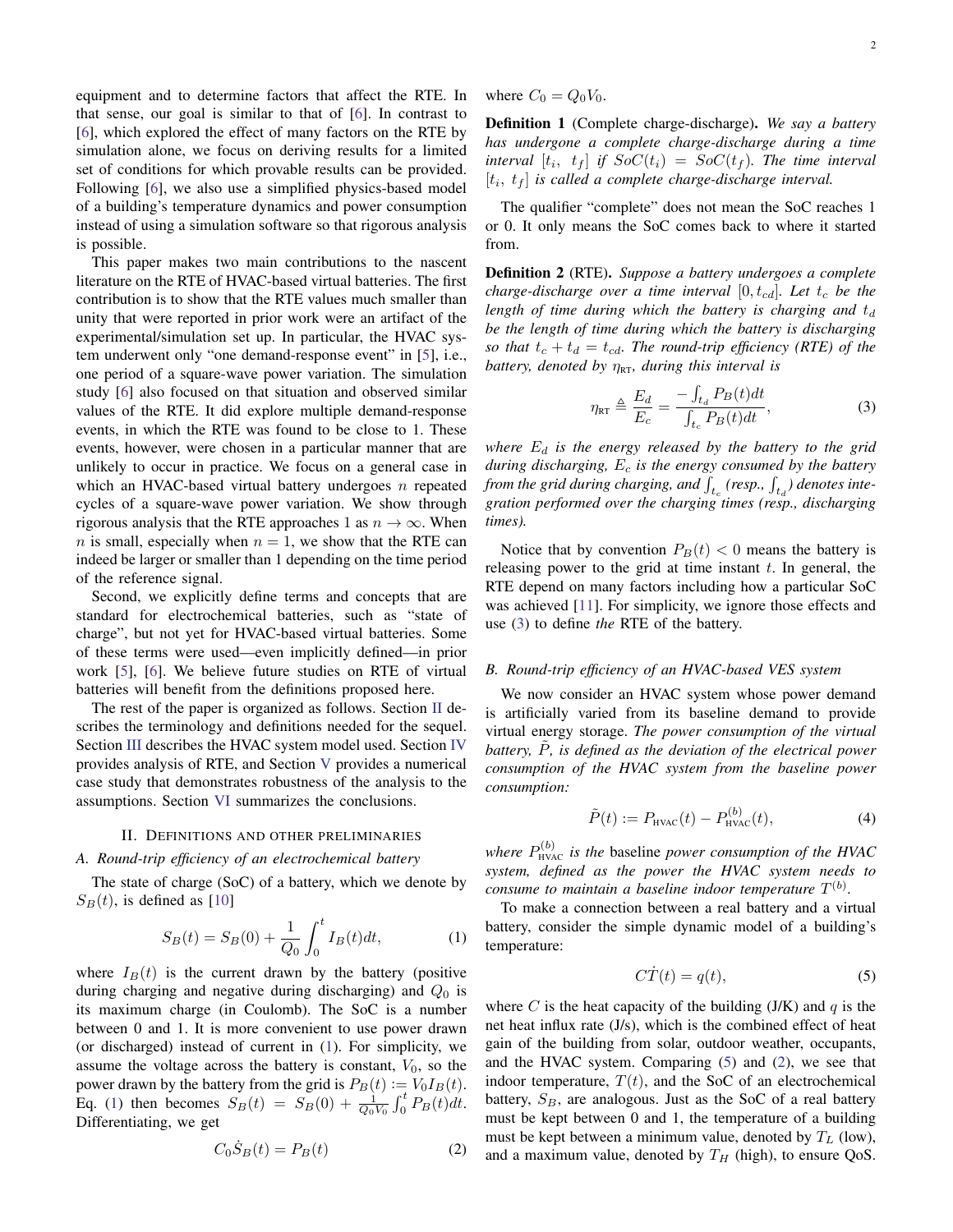We therefore define the SoC of an HVAC-based virtual battery as follows.

<span id="page-2-1"></span>Definition 3 (SoC of a VES system). *The SoC of an HVACbased VES system with indoor temperature* T *is the ratio*  $T_H - T$  $\frac{F_H - T_L}{T_H - T_L}$  where  $[T_L, T_H]$  is the allowable range of indoor *temperature.*

The definition of a complete charge-discharge interval of a virtual battery is the same as that for a battery: Definition [1,](#page-1-5) with SoC as defined in Definition [3.](#page-2-1) The round-trip efficiency of the virtual battery, denoted as  $\eta_{RT}$ , is also the same as that of a battery (Definition [2\)](#page-1-6), with power consumption of the battery,  $P_B(t)$ , replaced by power consumption of the virtual battery,  $P(t)$ . Thus,

$$
\eta_{\text{RT}} = \frac{-\int_{t_d} \tilde{P}(t)dt}{\int_{t_c} \tilde{P}(t)dt} = \frac{-\int_{t_d} (P_{\text{HVAC}}(t) - P_{\text{HVAC}}^{(b)}(t))dt}{\int_{t_c} (P_{\text{HVAC}}(t) - P_{\text{HVAC}}^{(b)}(t))dt} \tag{6}
$$

## *C. Charging vs. change in SoC*

A comment on the implication of Definition [3](#page-2-1) is in order. Whether an increase in SoC is accompanied by an increase in the VES system's power consumption depends on the baseline condition. Imagine the scenario when the HVAC system provides net cooling. When the VES system charges, i.e.,  $P > 0$ , additional cooling is provided to the building (see [\(4\)](#page-1-7)), and the temperature decreases over baseline, thereby increasing the SoC according to the definition above. Similarly, when it discharges, i.e.,  $\tilde{P}$  < 0, less cooling is provided and temperature increases over baseline, thereby lowering the SoC. If the HVAC system is in the heating mode, the opposite occurs. Charging  $(\tilde{P} > 0)$  means more heating, increase in temperature and therefore lowering of the SoC, and vice versa for discharging. Although that may appear contrary to intuition based on electrochemical batteries, we believe it is sensible since charging (resp., discharging) of a battery, real or virtual, should correspond to positive (resp., negative) power draw from the grid since the grid operator needs to use the same language in communicating with all batteries. SoC, on the other hand, is a local concern that only affects the battery operator, and distinct notions of SoC for distinct types of batteries are not unreasonable. For the method of the state of the state of an interaction of the state of  $\theta$  and  $\theta$  is  $\theta$  and  $\theta$  is  $\theta$  and  $\theta$  and  $\theta$  and  $\theta$  and  $\theta$  and  $\theta$  and  $\theta$  and  $\theta$  and  $\theta$  and  $\theta$  and  $\theta$  and  $\theta$  and  $\theta$ 

# III. MODEL OF AN HVAC-BASED VES SYSTEM

<span id="page-2-0"></span>Figure [1](#page-2-2) shows the idealized variable-air-volume (VAV) HVAC system under study. The only devices that consume significant amount of electricity are the supply air fan and the chiller. The energy consumed by the chilled water pump motors is assumed to be negligible.

In the sequel,  $m_a$  denotes the air flow rate<sup>[1](#page-2-3)</sup>. Under baseline conditions, a climate control system determines the set point for the airflow rate, and the fan speed is varied to maintain that set point.

<span id="page-2-2"></span>

Fig. 1: Simplified schematic of a commercial variable-airvolume HVAC system.

<span id="page-2-7"></span>The HVAC system is converted to a VES system with the help of an additional control system, which we denote by "VES controller". The VES controller modifies the set point of the air flow rate (that is otherwise decided by the climate control system) so that the power consumption of the virtual battery,  $\tilde{P}(t)$ , tracks an exogenous reference signal,  $\tilde{P}^r(t)$ . We assume that the VES controller is perfect; it can determine the variation in airflow required to track a power deviation reference exactly. Figure [2](#page-2-4) illustrates the action of the VES controller. When the HVAC system is not providing VES service, the VES controller is turned off:  $\dot{P}(t) \equiv 0$ . In other words, the building is under baseline operation.

<span id="page-2-4"></span>

Fig. 2: VES system; we assume that the VES controller provides perfect tracking so that  $\tilde{P}(t)$  tracks  $\tilde{P}^r(t)$ .

## *A. Thermal dynamics of HVAC-based VES*

A commonly used modeling paradigm for dynamics of temperature is resistor-capacitor (RC) networks [\[12\]](#page-7-12). The following simple RC network model is used to model the temperature of the zone serviced by the HVAC system:

<span id="page-2-5"></span>
$$
C\dot{T}(t) = \frac{1}{R}(T_{oa}(t) - T(t)) + q_x(t) + q_{\text{HVAC}}(t), \quad (7)
$$

where  $R$  is the building structure's resistance to heat exchange between indoors and outdoors,  $C$  is the thermal capacitance of the building,  $T_{oa}$  is the outdoor air temperature,  $q_x$  is the exogenous heat influx into the building, and  $q_{\text{HVAC}}$  is the heat influx due to the HVAC system, which is due to the temperature of the air supplied to the building and the air removed from the zone:

<span id="page-2-6"></span>
$$
q_{\text{HVAC}}(t) = m_a(t)C_{pa}[T_{sa}(t) - T(t)],
$$
\n(8)

where  $m_a$  is the supply air flow rate,  $C_{pa}$  is the specific heat capacity of air at constant pressure,  $T_{sa}$  is the temperature of the supply air, and  $T$  is the temperature of the air leaving the zone. Some of the air leaving the zone is recirculated while some exit the building; see Figure [1.](#page-2-2) Although much more

<span id="page-2-3"></span><sup>&</sup>lt;sup>1</sup>Customarily air flow rate is denoted by  $\dot{m}$ . Since the notation  $\dot{x}$  is used for state derivatives (as in  $\dot{x} = f(x, u)$ ), whereas air flow rate is an input (u)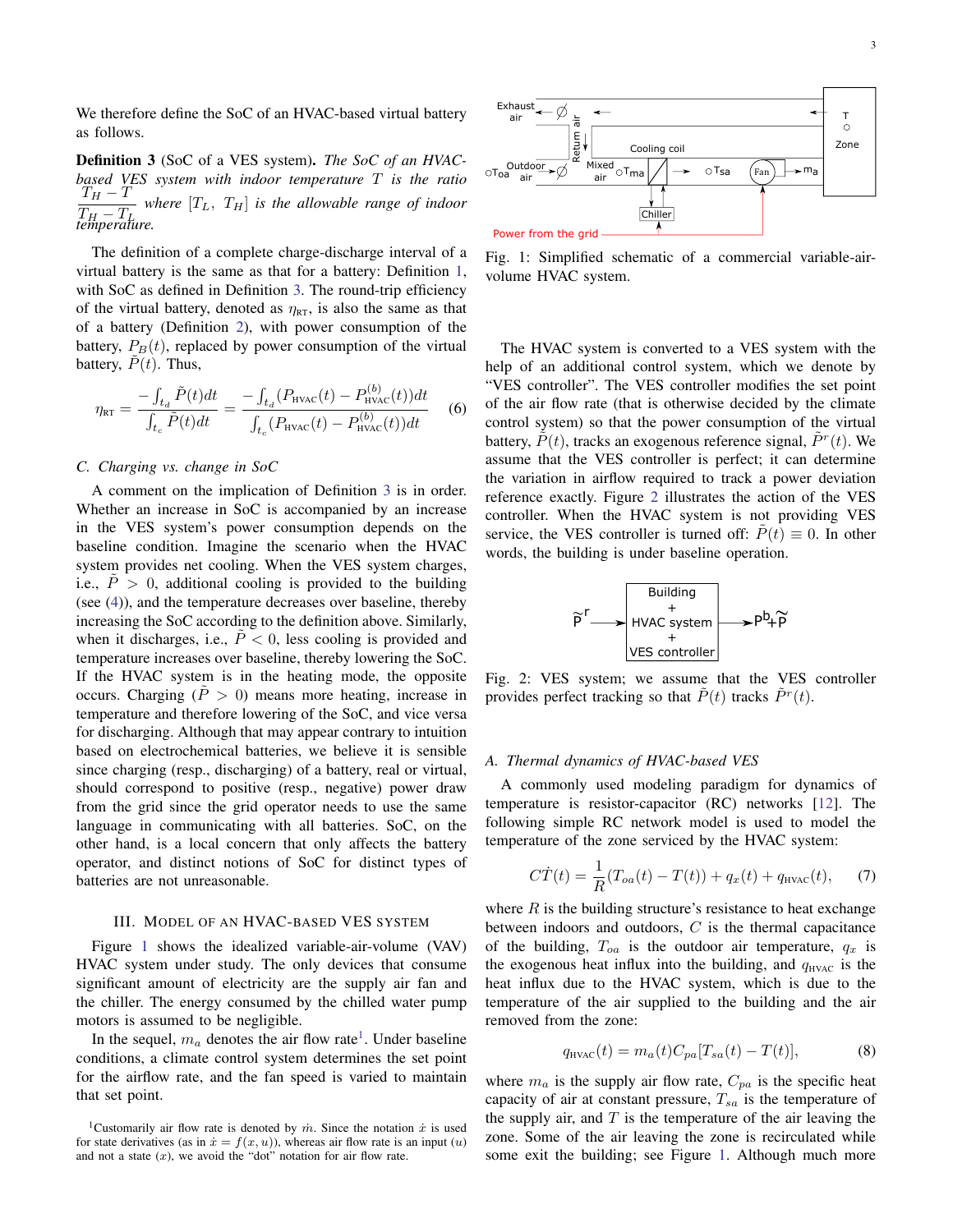complex models are possible, the simplified model [\(7\)](#page-2-5) aids analysis. Furthermore, it is argued in [\[13\]](#page-7-13) that a first-order RC network model—such as [\(7\)](#page-2-5)—is adequate for prediction up to a few days.

#### *B. HVAC power consumption model*

The power consumption of the HVAC system is a sum of the fan power and chiller power:  $P_{\text{HVAC}}(t) = P_{fan}(t) + P_{ch}(t)$ .

We model the fan power consumption as:

$$
P_f(t) = \alpha_{1f} m_a^2(t) + \alpha_{2f} m_a(t), \qquad (9)
$$

where  $\alpha_{1f}$  (> 0) and  $\alpha_{2f}$  are coefficients that depend on the fan. Variable speed air supply fan power models reported in the literature are typically cubic [\[14\]](#page-7-14). We use a quadratic model for two main reasons. One is ease of analysis, which will be utilized in Section [IV.](#page-4-0) The other is that a quadratic model is adequate to fit measured data, which we will show in Section [IV-A.](#page-4-1) Note that  $\alpha_{2f}$  is allowed to be negative to better fit measurements, though  $P_f$  is always non-negative for the range of airflows in which we consider the VES system to be operating.

Electrical power consumption by the chiller,  $P_{ch}$ , is modeled as being proportional to the heat it extracts from the mixed air stream that passes through the evaporator (or the cooling coil in a chilled water system):

$$
P_{ch}(t) = \frac{m_a(t)[h_{ma}(t) - h_{sa}(t)]}{COP},
$$
\n(10)

where *COP* is the coefficient of performance of the chiller,  $h(\cdot)$  is specific enthalpy of air, and the subscripts ma and sa stand for "mixed air" and "supply air"; see Figure [1.](#page-2-2) Since a part of the return air is mixed with the outside air, the specific enthalpy of the mixed air is:

$$
h_{ma}(t) = r_{oa}(t)h_{oa}(t) + (1 - r_{oa}(t))h(t), \qquad (11)
$$

where  $r_{oa}$  is the so-called outside air ratio:  $r_{oa} := \frac{m_{oa}}{m_a}$ ,  $h_{oa}$ is the specific enthalpy of outdoor air, and  $h$  is the specific enthalpy of the air leaving the zone. The specific enthalpy of moist air with temperature  $T$  and humidity ratio  $W$  is given by:  $h(T, W) = C_{pa}T + W(g_{H_20} + C_{pw}T)$ , where  $g_{H_20}$  is the heat of evaporation of water at 0<sup>°</sup>C, and  $C_{pa}$ ,  $C_{pw}$  are specific heat of air and water at constant pressure. We assume the following throughout the paper to simplify the analysis:

<span id="page-3-0"></span>**Assumption 1.** *(i)* The ambient temperature  $(T_{oa})$ , the exoge*nous heat gain*  $(q_x)$ *, and the coefficient of performance of the chiller (COP) are constants. (ii) The ambient is warmer than the maximum allowable indoor temperature:*  $T_{oa} > T_H$ , so *the HVAC system only provides cooling. (iii) Effect of humidity change is ignored so that the specific enthalpy of an air stream, h*, with (dry-bulb) temperature T is  $h = C_{pa}T$ , where  $C_{pa}$ *is the specific heat capacity of dry air. (iv) The supply air temperature,*  $T_{sa}$ *, is constant, and*  $T_{sa} < T^{(b)}$ *.* 

The first three are taken for the ease of analysis. The fourth usually holds in practice because the cooling coil control loop maintains  $T_{sa}$  at a constant set point, which is lower than indoor temperature in cooling applications.

With Assumption [1,](#page-3-0)  $(9)$ ,  $(10)$ , and  $(11)$  yield

<span id="page-3-6"></span>
$$
P_{\text{HVAC}}(m_a, T) = \alpha_{1f}(m_a)^2 + \alpha_{2f}m_a + \frac{m_a C_{pa}[r_{oa}T_{oa} + (1 - r_{oa})T - T_{sa}]}{COP}.
$$
 (12)

Similarly, the temperature dynamics [\(7\)](#page-2-5) and [\(8\)](#page-2-6) become

<span id="page-3-5"></span>
$$
\dot{T} = \frac{1}{RC}(T_{oa} - T) + \frac{1}{C}q_x + \frac{1}{C}m_aC_{pa}(T_{sa} - T). \tag{13}
$$

<span id="page-3-4"></span><span id="page-3-1"></span>Definition 4 (Baseline). *Baseline corresponds to an equilibrium condition in which zone temperature and air flow rate* are held at constant values, denoted by  $T^{(b)}$  and  $m_a^{(b)}$ .

It follows from Definition [4](#page-3-4) and [\(13\)](#page-3-5) that the baseline variables  $T^{(b)}$  and  $m_a^{(b)}$  must satisfy

<span id="page-3-9"></span>
$$
0 = \frac{1}{R}(T_{oa} - T^{(b)}) + q_x + m_a^{(b)}C_{pa}(T_{sa} - T^{(b)}).
$$
 (14)

The *baseline power consumption*,  $P_{\text{HVAC}}^{(b)}$  is obtained by plugging in  $T^{(b)}$  and  $m_a^{(b)}$  into the expression for  $P_{\text{HVAC}}$  in [\(12\)](#page-3-6).

The baseline temperature is best thought of as the setpoint that the climate controller uses, and can be any temperature that is strictly inside the allowable interval, meaning  $T_L$  <  $T^{(b)} < T_H$ . Since some variation of the temperature around the setpoint is inevitable due to imperfect reference tracking by a climate controller, the setpoint is always chosen to be inside the allowable limits. The requirement  $T_L < T^{(b)} < T_H$ is consistent with this practice.

#### <span id="page-3-2"></span>*C. VES system dynamics and power consumption*

Now we will derive the expressions for the VES system dynamics and power consumption which will be used in the subsequent analysis presented in Section [IV.](#page-4-0) Let  $\tilde{m}_a(t)$  be the airflow rate deviation (from the baseline) commanded by the VES controller. Note that  $m_a(t) = m_a^{(b)} + \tilde{m}_a(t)$ . Let the resulting deviation in the zone temperature be

<span id="page-3-11"></span><span id="page-3-8"></span><span id="page-3-7"></span>
$$
\tilde{T}(t) := T(t) - T^{(b)}.\tag{15}
$$

<span id="page-3-3"></span>The power consumption by the virtual battery is:

$$
\tilde{P}(t) := P_{\text{HVAC}}(m_a(t), T(t)) - P_{\text{HVAC}}^{(b)}(m_a^{(b)}, T^{(b)}), \tag{16}
$$

where  $P_{\text{HVAC}}(\cdot, \cdot)$  is given by [\(12\)](#page-3-6).

By expanding [\(16\)](#page-3-7), we obtain:

<span id="page-3-14"></span><span id="page-3-13"></span><span id="page-3-10"></span>
$$
\tilde{P} = a\tilde{m}_a + b\tilde{T} + c\tilde{m}_a\tilde{T} + d\tilde{m}_a^2,\tag{17}
$$

where the constants  $a, b, c$ , and  $d$  are:

$$
a := 2\alpha_{1f}m_a^{(b)} + \alpha_{2f} + \frac{C_{pa}[r_{oa}T_{oa} + (1 - r_{oa})T^{(b)} - T_{sa}]}{COP},
$$
\n(18)

$$
b := \frac{C_{pa} m_a^{(b)} (1 - r_{oa})}{COP}, c := \frac{C_{pa} (1 - r_{oa})}{COP}, d := \alpha_{1f}. \tag{19}
$$

Differentiating [\(15\)](#page-3-8), and using [\(13\)](#page-3-5) and [\(14\)](#page-3-9) we obtain:

<span id="page-3-12"></span>
$$
\dot{\tilde{T}} = -\alpha \tilde{T} - \beta \tilde{m}_a - \gamma \tilde{T} \tilde{m}_a, \quad \text{where} \quad (20)
$$
\n
$$
\alpha := \frac{RC_{pa}m_a^{(b)} + 1}{RC}, \beta := \frac{C_{pa}(T^{(b)} - T_{sa})}{C}, \gamma := \frac{C_{pa}}{C}.
$$
\n(21)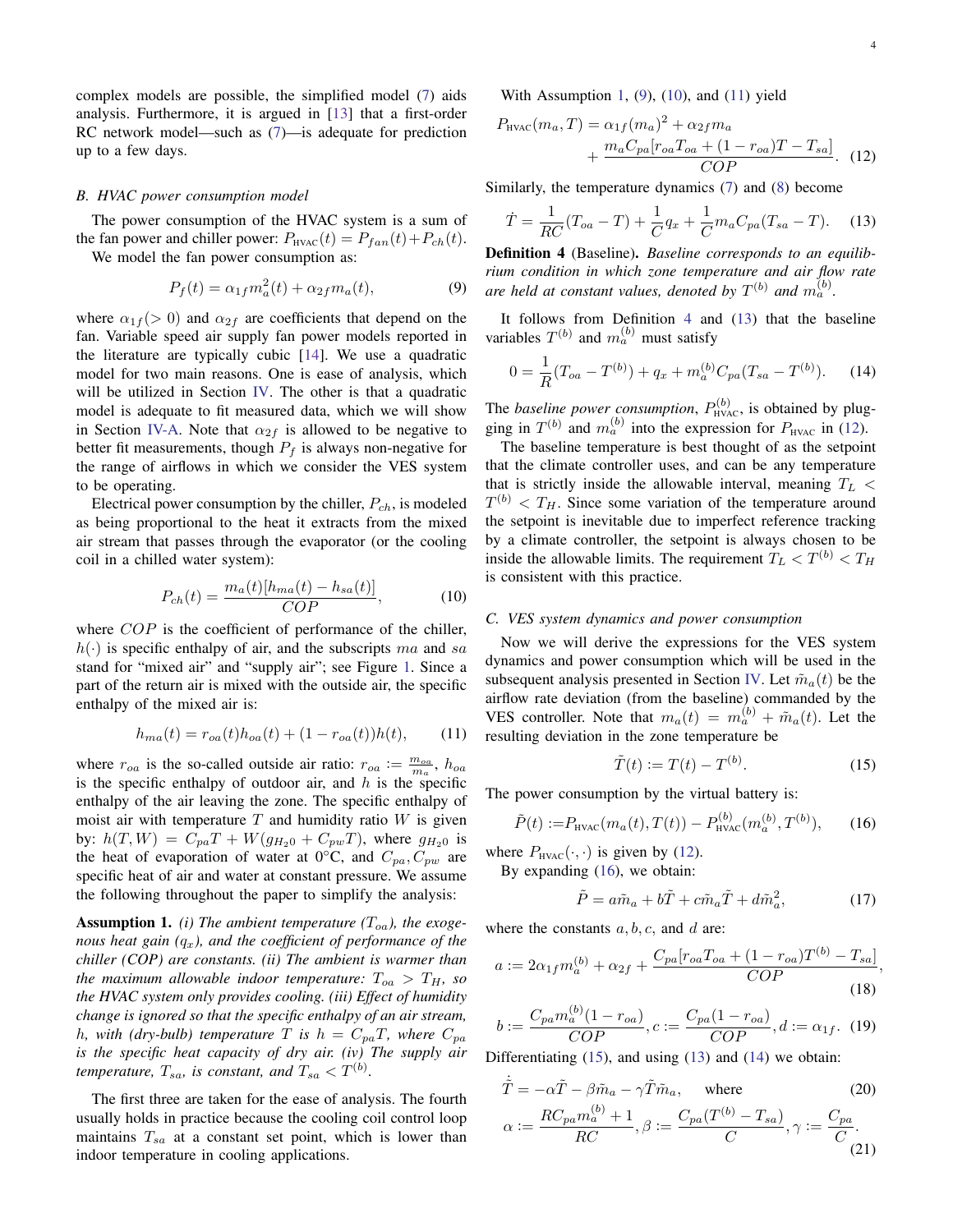The dynamics of the temperature deviation (and therefore of the SoC of the virtual battery, cf. Definition [3\)](#page-2-1) are thus a differential algebraic equation (DAE):  $\dot{\tilde{T}} = f(\tilde{T}, \tilde{m}_a)$ ,  $\tilde{P} =$  $g(T, \tilde{m}_a)$ , where the first (differential) equation is given by [\(20\)](#page-3-10) and the second (algebraic) equation is given by [\(17\)](#page-3-11).

# IV. ANALYSIS

<span id="page-4-0"></span>In this paper we restrict the power consumption of the virtual battery to a square-wave signal. There are three reasons for this choice. One, it enables comparison with prior work [\[5\]](#page-7-4), [\[6\]](#page-7-5). Two, it aids the analysis of temperature dynamics. Three, an arbitrary square-integrable signal can be approximated by a combination of square waves using the Haar wavelet transform [\[15\]](#page-7-15).

Let the amplitude of the power consumption  $\hat{P}(t)$  be  $\Delta P$ and the half-period be  $t_p$  (so that the period is  $2t_p$ ). For half of the period,  $\tilde{P}(t) = \Delta P$ , and for the other half,  $\tilde{P}(t) = -\Delta P$ . Consider a complete charge-discharge interval of the VES system,  $[0, \tau]$ , so that  $SoC(0) = SoC(\tau)$ ; cf. Definition [1.](#page-1-5) Let  $t_c$  be the total length of the time intervals during which the VES was charging, i.e., the value of  $P(t)$  is  $\Delta P$  at any t in those intervals. Similarly, let  $t_d$  be the total length of the time intervals during which the VES was discharging, i.e., the value of  $P(t)$  is  $-\Delta P$  at any t in those intervals. Note that  $t_c + t_d = \tau$ . It follows from [\(6\)](#page-2-7) that

$$
\eta_{\rm RT} = \frac{-\int_{t_d} [-\Delta P] dt}{\int_{t_c} [\Delta P] dt} = \frac{t_d}{t_c}.
$$
 (22)

The RTE will therefore be either larger or smaller than one depending on whether  $t_d \geq t_c$  or vice versa. The formula [\(22\)](#page-4-2) will be used in the subsequent analysis.

Since [\[5\]](#page-7-4) reported differences in observed RTE depending on whether the power consumption is first increased and then decreased from the baseline ("up/down" scenario), or vice versa ("down/up" scenario), we treat them separately.

## <span id="page-4-1"></span>*A. A single period of square-wave power consumption*

In this section we consider a single period of squarewave power deviation signal. In the "up/down" scenario, there are two possibilities for the temperature deviation. The first possibility, which is shown in Figure [3,](#page-4-3) is that the temperature deviation  $\ddot{T}$  is above 0 at the end of one period of the square wave. This means additional charging is needed to bring  $\tilde{T}$  to 0 or alternatively to bring the SoC back to its starting value, which makes the time interval  $[0, 2t_p + t_{recov1}]$  a complete charge-discharge interval according to Definition [1.](#page-1-5) The RTE computed over this interval using Definition [2](#page-1-6) or equivalently [\(22\)](#page-4-2) is called *the RTE for one cycle*. So for the first possibility  $t_c = t_p + t_{recov1}$  and  $t_d = t_p$ , and [\(22\)](#page-4-2) tells us that  $\eta_{RT} < 1$ . The second possibility is that the temperature deviation  $T$  is below 0 at the end of one period of the square wave. This means additional discharging is needed to bring  $T$  to 0, which makes the time interval  $[0, 2t_p + t_{recov2}]$  a complete chargedischarge interval. Therefore,  $t_c = t_p$  and  $t_d = t_p + t_{recov2}$ , and [\(22\)](#page-4-2) tells us that  $\eta_{\text{RT}} > 1$ .

<span id="page-4-3"></span>

Fig. 3: Up/down scenario, possibility 1: since  $T(2t_p) > 0$ additional charging is needed to bring back  $\tilde{T}$  to its initial value(=0). Possibility 2: since  $T(2t_p) < 0$  additional discharging is needed to bring back  $T$  to its initial value(=0).

The situation in the "down/up" scenario is similar. The RTE will be smaller or larger than 1 depending on whether the temperature deviation in the first half period is larger or smaller (in magnitude) than that in the second half period. These two possibilities are shown in Figure [4.](#page-4-4)

<span id="page-4-4"></span><span id="page-4-2"></span>

Fig. 4: Down/up scenario, possibility 1: since  $\tilde{T}(2t_n) > 0$  additional charging is needed to bring back  $\overline{T}$  to its initial value (=0). Possibility 2: since  $\tilde{T}(2t_p) < 0$  additional discharging is needed to bring back  $\hat{T}$  to its initial value (=0).

Lemma [1](#page-5-0) answers the question of which of the possibilities will occur in each scenario. The proof of the lemma is included in the Appendix. We first state a technical result—Proposition [1—](#page-4-5)that is needed for both stating and proving the lemma. The proof of the proposition is also included in the Appendix.

<span id="page-4-5"></span>**Proposition 1.** *If*  $r_{oa} = 1$  *and*  $\Delta P \langle P_{\text{HVAC}}^{(b)} \rangle$ , the following *statements hold.*

<span id="page-4-6"></span>*(a) The airflow rate deviation during charging and discharging are*

$$
\tilde{m}_a = \begin{cases}\n\frac{-a + \sqrt{a^2 + 4d\Delta P}}{2d} =: \Delta m_c \text{ (charging)}, \\
\frac{-a + \sqrt{a^2 - 4d\Delta P}}{2d} =: -\Delta m_d \text{ (discharging)},\n\end{cases}
$$
\n(23)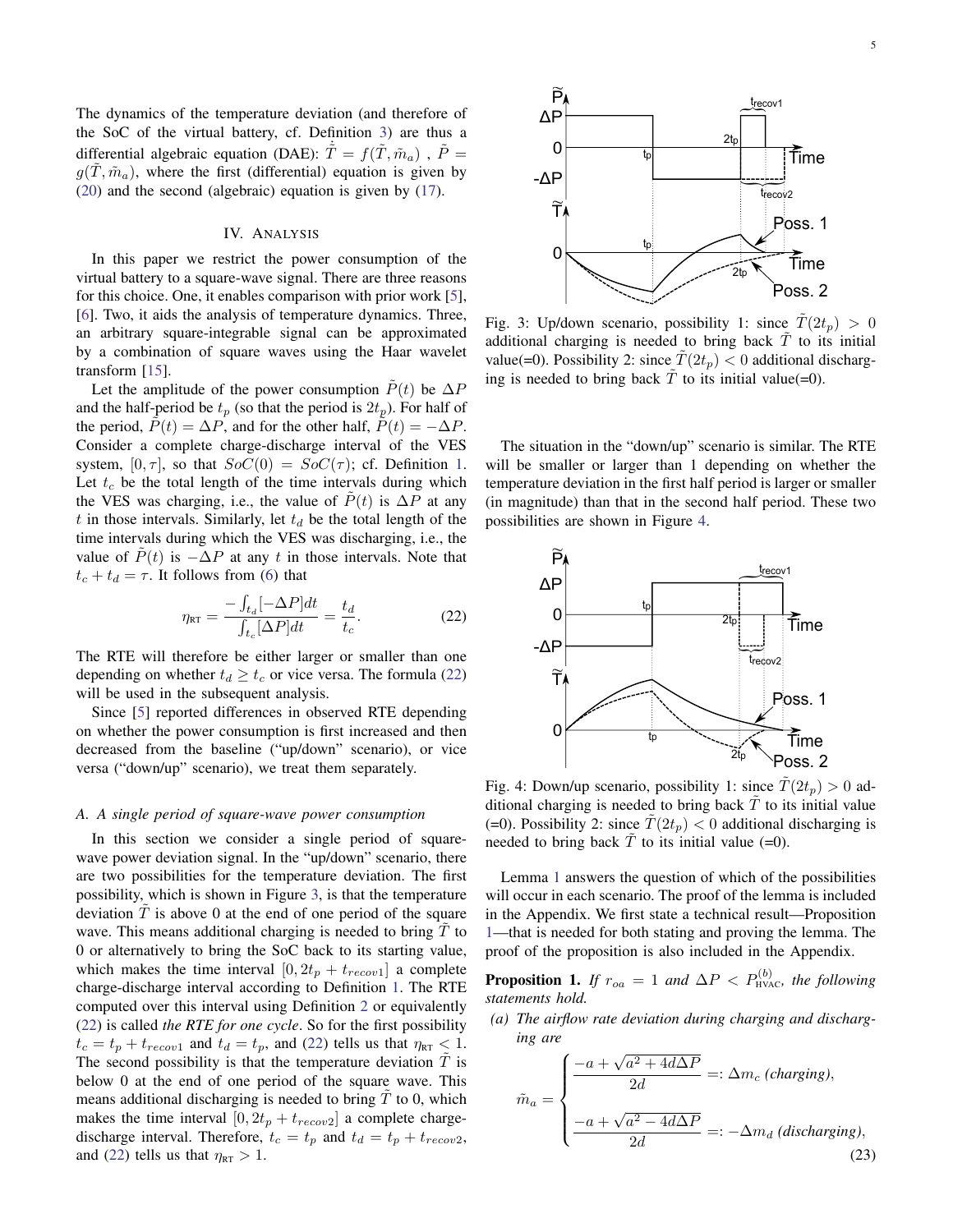*which satisfy*  $\Delta m_d > \Delta m_c > 0$ .

- <span id="page-5-6"></span>*(b)*  $\alpha > \gamma \Delta m_d > \gamma \Delta m_c$ .
- <span id="page-5-4"></span>*(c) Suppose charging or discharging occurs for infinite time, i.e., either*  $\dot{P}(t) = \Delta P$  *for all t or*  $\dot{P}(t) = -\Delta P$  *for all* t, and let  $\tilde{T}_c^{ss}$ ,  $\tilde{T}_d^{ss}$  denote the corresponding steady-state *values of the temperature deviation*  $\tilde{T}(t)$ *. Then*  $\tilde{T}_c^{ss} := \frac{-\beta \Delta m_c}{(\alpha + \gamma \Delta m_c)} < 0$  *and*  $\tilde{T}_d^{ss} := \frac{\beta \Delta m_d}{(\alpha - \gamma \Delta m_d)} > 0$  *irrespective* of the initial condition  $\tilde{T}(0)$ , and  $\left| \tilde{T}_c^{ss} \right| < \left| \tilde{T}_d^{ss} \right|$ .

Now we are ready to state the lemma.

<span id="page-5-0"></span>**Lemma 1.** *Suppose*  $r_{oa} = 1$  *(i.e., 100% outside air) and the time period*  $2t_p$  *is small enough so that*  $(\alpha + \gamma \Delta m_c)t_p \ll 1$   $(\alpha, \gamma)$  $\gamma$  *are defined in* [\(21\)](#page-3-12) *and*  $\Delta m_c$  *is defined in Proposition [1](#page-4-5)[\(a\)\)](#page-4-6)*, *which implies that the approximation*  $e^x \approx 1 + x$  *is accurate with* x *replaced by*  $(\alpha + \gamma \Delta m_c)t_p$ *. Then, in the up/down scenario, the RTE for one cycle is*  $\eta_{RT}$  < 1 *(possibility 1 shown* in Figure [3\)](#page-4-3). In down/up scenario, there is a critical value  $t_p^*$ :

$$
t_p^* := \frac{-1}{\alpha + \gamma \Delta m_c} \log \frac{\Delta m_c}{\Delta m_d},\tag{24}
$$

*such that if*  $t_p < t_p^*$ , then  $\eta_{RT} < 1$  for one cycle (possibility 1 *shown in Figure [4\)](#page-4-4); otherwise*  $\eta_{RT} > 1$  *(possibility 2 shown in Figure [4\)](#page-4-4).*

<span id="page-5-5"></span>*Comment* 1*.* The RTE values obtained in the LANL experiments are almost always less than 1, in both up/down and down/up scenarios, but in a small fraction of up/down and down/up experiments the RTE was observed to be larger than one; see Figure 5 of [\[5\]](#page-7-4). While Lemma [1](#page-5-0) shows that it is possible for the RTE to be either larger or smaller than 1 as observed in the experiments, its prediction that  $\eta_{RT}$  cannot be greater than 1 for the up/down scenario is inconsistent with the observation in [\[5\]](#page-7-4). Interestingly, the simulation study [\[6\]](#page-7-5) also observed that the RTE is smaller than 1 for the up/down scenario and greater than 1 for down/up scenario. This is consistent with our results but inconsistent with LANL experiments. In [\[6\]](#page-7-5), they did not test for small enough values for the time period to notice the existence of a critical time period in the down/up scenario.

The assumptions made in the lemma are for ease of analysis; its predictions still hold when they are violated. Figure [6](#page-5-1) shows the numerically computed  $\eta_{RT}$  for various values of  $t_p$  using the parameter values listed in the next paragraph. We see from the Figure [6](#page-5-1) that the predictions regarding  $\eta_{RT}$  from Lemma [1](#page-5-0) hold even when  $(\alpha + \gamma \Delta m_c)t_p$  is not small and  $r_{oa}$  is not 1. For instance, when  $t_p = 300$  minutes,  $(\alpha + \gamma \Delta m_c)t_p =$ 1.8, which is not tiny; yet numerically computed values are consistent with the lemma's prediction.

The following parameters were chosen for the numerical computations:  $T_{sa} = 55^{\circ}F$ ,  $T^{(b)} = 72^{\circ}F$ ,  $T_L = 70^{\circ}F$ , and  $T_H = 74°$ F. The building in this paper is based on a large auditorium ( $\sim 6$  m high, floor area of  $\sim 465$  m<sup>2</sup>) in Pugh Hall located in the University of Florida campus, which is served by a dedicated air handling unit. We choose  $m_a^{(b)} =$ 2.27 kg/s since that is representative of the airflow rate to this zone. We choose the following parameters, guided by [\[16\]](#page-7-16):  $C = 3.4 \times 10^7$  J/K and  $R = 1.3 \times 10^{-3}$  K/W. We also choose

<span id="page-5-2"></span>

<span id="page-5-3"></span>Fig. 5: Fan power vs. airflow rate; measurements from AHU-2 of Pugh Hall at UF (circles), and predictions from the best fit model [\(9\)](#page-3-1) to the measurements (curve).

 $T_{oa} = 80°$ F and  $COP = 3.5$ , somewhat arbitrarily. The fan power coefficients were chosen to be  $\alpha_{1f} = 662 \text{ W/(kg/s)}^2$ and  $\alpha_{2f} = -576 \text{ W/(kg/s)}$ , based on fitting a quadratic model to measured fan power from the zone in question; see Figure [5.](#page-5-2)

<span id="page-5-1"></span>

Fig. 6:  $\eta_{RT}$  vs.  $t_p$ , for  $r_{oa} = 1$  and  $r_{oa} = 0.5$ ;  $\Delta P = 0.2 P_{HVAC}^{(b)}$ . The vertical line shown is  $t_p^*$  ( $\approx$ 12 minutes) computed from [\(24\)](#page-5-3) for  $r_{oa} = 1$ .

#### *B. Multiple periods of square-wave power consumption*

We now consider *n* periods of the square-wave,  $n > 1$ . At the end of  $n$  periods, the temperature deviation may not be exactly 0 (i.e.,  $T(n2t_p) \neq 0$ ), even though its initial value was 0 (i.e.,  $T(0) = 0$ ). Charging or discharging might be needed for an additional amount of time  $t_{recov}$  to bring the temperature deviation back to 0. Whether recovery to the initial SoC requires additional charging or additional discharging depends on whether  $\hat{T}(n2t_p)$  is positive or negative. In either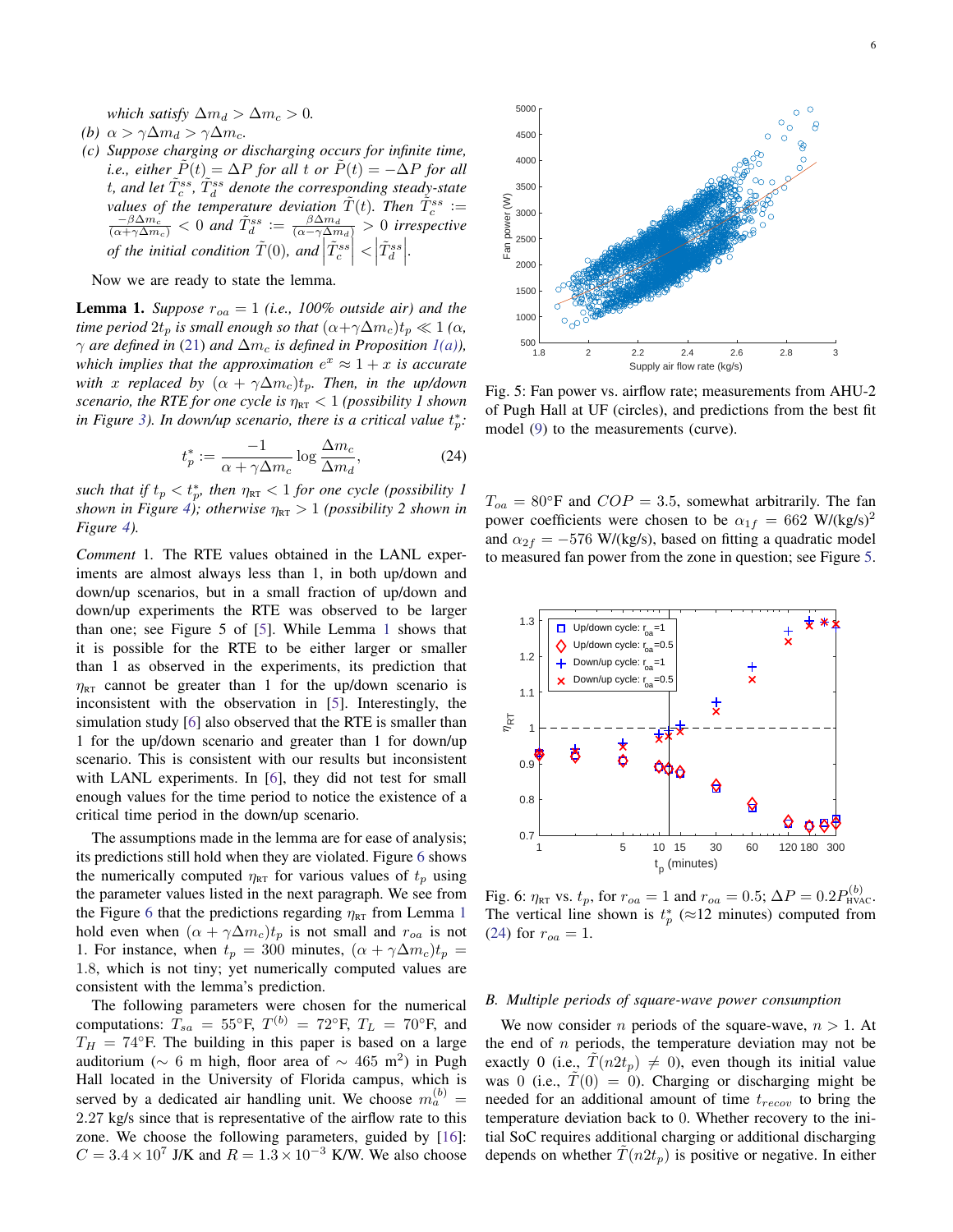.

case, since  $\tilde{T}(0) = \tilde{T}(n2t_p + t_{recov}) = 0$ , according to Definition [1,](#page-1-5) the time interval [0,  $n2t_p + t_{recov}$ ] constitutes a complete charge-discharge interval of the virtual battery. The RTE computed over this interval using Definition [2](#page-1-6) or equivalently [\(22\)](#page-4-2) is called *the RTE for n cycles* or  $\eta_{RT}(n)$ .

Figure [7](#page-6-1) shows an illustration of the two possible scenarios for the possible values of  $T(n2t_p)$ . For the sake of concreteness, we have assumed the VES service starts with a down/up cycle in the figure. In the first possibility, denoted

<span id="page-6-1"></span>

Fig. 7: Additional charging or discharging needed to bring  $T$ to its initial value  $(=0)$  after *n* periods of down/up cycle.

by the solid lines,  $\tilde{T}(n2t_p) \geq 0$ , and therefore additional charging is performed for  $t_{recov1} \geq 0$  amount of time in order to bring the temperature deviation to 0. If this possibility were to occur, within the complete charge-discharge interval of  $[0, n2t_p + t_{recov1}]$ , the charging time is  $nt_p + t_{recov1}$ , while the discharging time is  $nt_p$ . It now follows from [\(22\)](#page-4-2) that for possibility 1

$$
\eta_{\text{RT}}(n) = \frac{t_d}{t_c} = \frac{nt_p}{nt_p + t_{recov1}(n)} \le 1.
$$
 (25)

In the second possibility, denoted by the dashed lines,  $T(n2t_p) \leq 0$  and therefore additional discharging is needed for  $t_{recov2} \geq 0$  amount of time. For this possibility,

$$
\eta_{\rm RT}(n) = \frac{t_d}{t_c} = \frac{nt_p + t_{recov2}(n)}{nt_p} \ge 1.
$$
 (26)

If the VES service were to start with an up/down cycle, the same two possibilities exist in principle, so again the RTE can be smaller or larger than one depending on whether the temperature deviation at the end of the  $n$  periods is positive or negative.

The proof of the main result of the paper, Theorem [1,](#page-6-2) needs a key intermediate result which is presented in the next lemma.

<span id="page-6-3"></span>**Lemma 2.** For  $r_{oa} = 1$  and  $\dot{T}(0) = 0$ , the magni*tude of the temperature deviation*  $|T(t)|$  *is bounded by*  $max\Big\{|\tilde{T}^{ss}_c|,|\tilde{T}^{ss}_d|\Big\},\,\forall t\,\,(\tilde{T}^{ss}_c\,\,and\,\,\tilde{T}^{ss}_d\,\,are\,\,defined\,\,in\,\,Propo$ *sition*  $I(c)$ *)*.

The proof of Lemma [2](#page-6-3) is presented in the Appendix.

<span id="page-6-2"></span>**Theorem 1.** If 
$$
r_{oa} = 1
$$
,  $\lim_{n \to \infty} \eta_{RT}(n) = 1$ .

*Proof of Theorem [1.](#page-6-2)* Consider the first possibility:  $T(n2t_p) \geq$ 0 so that additional charging is needed for some time, and call that time  $t_{recov}(n) \geq 0$ . From [\(25\)](#page-6-4), we have

$$
\lim_{n \to \infty} \eta_{\text{RT}}(n) = \lim_{n \to \infty} \frac{nt_p}{nt_p + t_{recov}(n)} = \lim_{n \to \infty} \frac{t_p}{t_p + \frac{1}{n}t_{recov}(n)}
$$

Since the building is undergoing charging for  $t > n2t_p$ , it follows from Proposition  $1(c)$  $1(c)$  that the temperature deviation monotonically decays toward the value  $\tilde{T}_c^{ss}$  from the "initial value"  $T(n2t_p)$ . Since  $T(n2t_p)$  is bounded by a constant that is independent of  $n$ , which follows from Lemma [2,](#page-6-3) the time it takes for  $T(t)$  to reach 0 from its "initial value"  $T(n2t_p)$  is upper bounded by a constant independent of  $n$ , which we denote by  $\overline{t}_{recov}$ . Thus,  $t_{recov}(n) \leq \overline{t}_{recov}$ , and  $\overline{t}_{recov}$  is a constant independent of *n*. Therefore,  $\lim_{n\to\infty} \frac{1}{n} t_{recov}(n) = 0$ , and therefore,  $\lim_{n\to\infty} \eta_{RT}(n) = 1$ . A similar analysis holds for the second possibility:  $T(n2t_p) \leq 0$ . In this case additional discharging is needed for  $t > n2t_p$ . Again, the time it takes for the temperature deviation to get back to 0 is upper bounded by a constant independent of  $n$  since the "initial condition"  $T(n2t_p)$  is upper bounded (in magnitude) by a constant independent of *n*. Thus, again  $\frac{1}{n} t_{recov}(n) \to 0$  as  $n \to \infty$ , and therefore  $\lim_{n\to\infty} \eta_{RT}(n) = \lim_{n\to\infty} \frac{nt_p + t_{recov}(n)}{nt_p}$  $\frac{a_{recov}(n)}{n t_p} = 1.$  $\Box$ 

- *Comment* 2*.* (a) Theorem [1](#page-6-2) indicates that it is better for an HVAC-based virtual battery to provide VES services for an extended period of time, so that  $n$  is large and hence RTE is close to 1. If VES service is stopped after a small number of cycles, RTE can be significantly lower than 1. This will entail a loss of efficiency and thus an increase in the energy cost for the building owner/operator.
- <span id="page-6-4"></span>(b) Theorem [1](#page-6-2) holds as long as the temperature deviation  $T(t)$  is bounded by a constant independent of t, since that alone is sufficient to guarantee that  $\frac{1}{n}t_{recov}(n) \rightarrow$ 0 as  $n \to \infty$ . Therefore, the Theorem is robust to the kinds of model (and parameter values in the model) used in the analysis; the asymptotic RTE is 1 as long as the temperature deviation is bounded by a constant.

## V. NUMERICAL VERIFICATION

<span id="page-6-0"></span>In order to show that the main result—Theorem 1—is robust to modeling assumptions made during analysis, we test the prediction using a more sophisticated model in simulations that includes humidity. The temperature dynamics are modeled as follows:

$$
C_z \dot{T}(t) = \frac{1}{R_w} (T_w(t) - T(t)) + q_x(t) + q_{\text{HVAC}}(t)
$$
  

$$
C_w \dot{T}_w(t) = \frac{1}{R_z} (T_{oa}(t) - T_w(t)) + \frac{1}{R_w} (T(t) - T_w(t))
$$

where  $T_w$  is the wall temperature,  $C_z$  and  $C_w$  are the thermal capacitance of the zone and the wall respectively,  $R_z$  is the resistance to heat exchange between the outdoors and wall, and  $R_w$  is the resistance to heat exchange between the wall and indoors.  $q_{\text{HVAC}}$  is the heat influx due to the HVAC system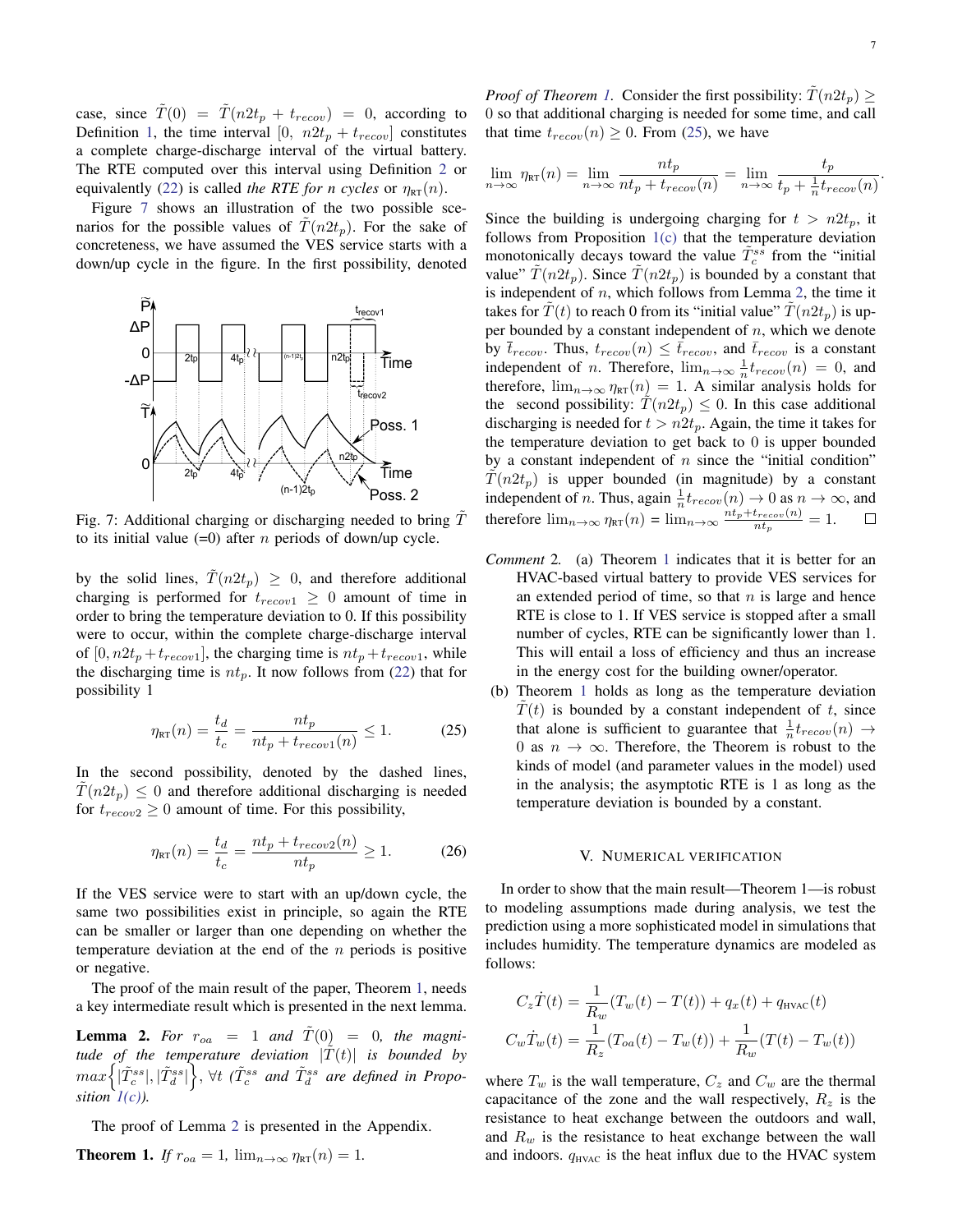which is given by [\(8\)](#page-2-6). The dynamics of zone humidity ratio W is modeled as  $[17]$ :

1

$$
\dot{W}(t) = \frac{R_g T(t)}{V P^{da}} \left[ \omega_x(t) + m_a(t) \frac{W_{sa}(t) - W(t)}{1 + W_{sa}(t)} \right]
$$

where  $V$  is the volume of dry air (which is same as the zone volume),  $R_g$  is the specific gas constant of dry air,  $P^{da}$  is the partial pressure of dry air,  $W_{sa}$  is the supply air humidity ratio, and  $\omega_x$  is the rate of internal water vapor generation. Models [\(9\)](#page-3-1) and [\(10\)](#page-3-2) are used to compute the fan and the chiller power respectively. Chiller COP is modeled as a linear function of  $T_{oa}$ :  $COP(t) = 5.5 - 0.025T_{oa}(t)$ , with  $COP$ saturating at 4 for  $T_{oa} \leq 60° F$  and 3 for  $T_{oa} \geq 100° F$ . This model is an approximation of the single-speed electric DX (direct expansion) air cooling coil model from [\[18\]](#page-8-1).

The baseline power consumption is computed by performing a simulation with the climate control system. Then we perform the VES simulation with the square-wave power deviation reference added to the baseline power computed, which is provided as a power reference to the VES controller, as described in Section [III.](#page-2-0) At the end of the ancillary service event the VES controller is turned off and the zone climate controller is turned on to bring the zone temperature to its set point. Figure [8a](#page-7-17) shows numerically computed values of  $\eta_{RT}(n)$ as a function of  $n$ . The RTE was computed using  $(6)$ . The result presented in the figure is consistent with the prediction of Theorem [1](#page-6-2) that the RTE tends to 1 as  $n \to \infty$ .

<span id="page-7-17"></span>

(a)  $\eta_{\text{RT}}(n)$  vs. *n*, when the virtual battery tracks a square wave power reference ( $\Delta P = 4500$ W, time period = 1 hour).



(b) Outside air temperature and humidity ratio used in simulations.

Fig. 8: Robustness to modeling assumptions.

## VI. CONCLUSION

<span id="page-7-9"></span>The main result of the paper is that the asymptotic RTE is unity. It is therefore better for an HVAC-based VES system to be used continuously for a long time than occasionally. The latter can cause low round trip efficiency, while the former has an efficiency close to 1.

There are several additional avenues for further exploration. The discrepancy between our predictions and results in [\[5\]](#page-7-4) for the "single demand-response event" calls for further studies; cf. Comment [1.](#page-5-5) Although the indoor temperature deviation is small (in the sub-1◦F range) for the range of power deviations examined in our numerical simulations (5%-30%), the deviation is not zero mean. This can be interpreted as a slight warming—or cooling—of the building due to VES operation. Examination of the RTE, when the average temperature variation from the baseline is constrained to be 0, is ongoing and some preliminary progress in this direction has been reported in [\[19\]](#page-8-2).

## ACKNOWLEDGMENT

Prabir Barooah thanks Scott Backhaus for stimulating discussions regarding RTE during a visit to LANL in 2014, and Naren Srivaths Raman thanks Jonathan Brooks for helpful discussions.

#### **REFERENCES**

- <span id="page-7-0"></span>[1] Y. Makarov, J. Ma, S. Lu, and T. Nguyen, "Assessing the value of regulation resources based on their time response characteristics," *Pacific Northwest National Laboratory*, 2008.
- <span id="page-7-1"></span>[2] Y. Lin, P. Barooah, S. Meyn, and T. Middelkoop, "Experimental evaluation of frequency regulation from commercial building HVAC systems," *IEEE Transactions on Smart Grid*, vol. 6, pp. 776 – 783, 2015.
- <span id="page-7-2"></span>[3] M. Cheng, S. S. Sami, and J. Wu, "Benefits of using virtual energy storage system for power system frequency response," *Applied Energy*, vol. 194, no. Supplement C, pp. 376 – 385, 2017.
- <span id="page-7-3"></span>[4] X. Luo, J. Wang, M. Dooner, and J. Clarke, "Overview of current development in electrical energy storage technologies and the application potential in power system operation," *Applied Energy*, vol. 137, pp. 511 – 536, 2015.
- <span id="page-7-4"></span>[5] I. Beil, I. Hiskens, and S. Backhaus, "Round-trip efficiency of fast demand response in a large commercial air conditioner," *Energy and Buildings*, vol. 97, no. 0, pp. 47 – 55, 2015.
- <span id="page-7-5"></span>[6] Y. Lin, J. L. Mathieu, J. X. Johnson, I. A. Hiskens, and S. Backhaus, "Explaining inefficiencies in commercial buildings providing power system ancillary services," *Energy and Buildings*, vol. 152, pp. 216 – 226, 2017.
- <span id="page-7-6"></span>[7] PJM, "PJM manual 12: Balancing operations, rev. 27," December 2012.
- <span id="page-7-7"></span>[8] Y. Lin, P. Barooah, S. Meyn, and T. Middelkoop, "Demand side frequency regulation from commercial building HVAC systems: An experimental study," in *American Control Conference*, 2015, pp. 3019 – 3024.
- <span id="page-7-8"></span>[9] E. Vrettos, E. C. Kara, J. MacDonald, G. Andersson, and D. S. Callaway, "Experimental demonstration of frequency regulation by commercial buildings; part ii: Results and performance evaluation," *IEEE Transactions on Smart Grid*, vol. PP, no. 99, pp. 1–1, 2017.
- <span id="page-7-10"></span>[10] K. S. Ng, C.-S. Moo, Y.-P. Chen, and Y.-C. Hsieh, "Enhanced coulomb counting method for estimating state-of-charge and state-of-health of lithium-ion batteries," *Applied Energy*, vol. 86, no. 9, pp. 1506 – 1511, 2009.
- <span id="page-7-11"></span>[11] V. Sprenkle, D. Choi, A. Crawford, and V. Viswanathan, "(invited) Lifecycle comparison of EV Li-ion battery chemistries under grid duty cycles," *Meeting Abstracts*, vol. MA2017-02, no. 4, p. 218, 2017.
- <span id="page-7-12"></span>[12] R. Kramer, J. van Schijndel, and H. Schellen, "Simplified thermal and hygric building models: A literature review," *Frontiers of Architectural Research*, vol. 1, no. 4, pp. 318 – 325, 2012.
- <span id="page-7-13"></span>[13] S. F. Fux, A. Ashouri, M. J. Benz, and L. Guzzella, "EKF based selfadaptive thermal model for a passive house," *Energy and Buildings*, vol. 68, Part C, pp. 811 – 817, 2014.
- <span id="page-7-14"></span>[14] C.-A. Roulet, F. Heidt, F. Foradini, and M.-C. Pibiri, "Real heat recovery with air handling units," *Energy and Buildings*, vol. 33, no. 5, pp. 495 – 502, 2001.
- <span id="page-7-15"></span>[15] S. Mallat, *A wavelet tour of signal processing: the sparse way*. Academic press, 2008.
- <span id="page-7-16"></span>[16] Y. Lin, "Control of commercial building HVAC systems for power grid ancillary services," Ph.D. dissertation, University of Florida, August 2014.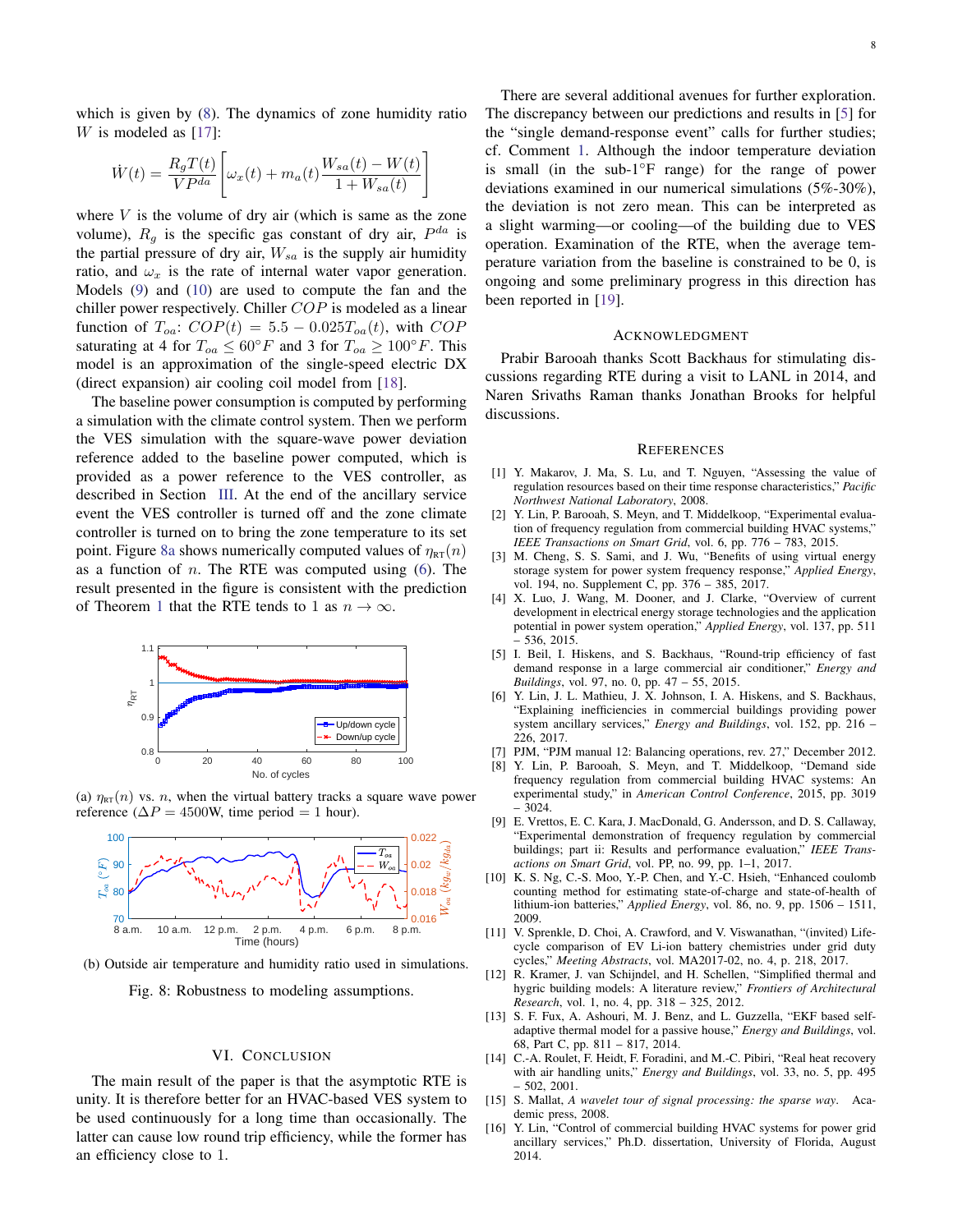- <span id="page-8-0"></span>[17] S. Goyal and P. Barooah, "A method for model-reduction of nonlinear thermal dynamics of multi-zone buildings," *Energy and Buildings*, vol. 47, pp. 332–340, April 2012.
- <span id="page-8-1"></span>[18] U.S. DOE, "EnergyPlus engineering reference: The reference to EnergyPlus calculations," *Lawrence Berkeley National Laboratory*, 2018.
- <span id="page-8-2"></span>[19] N. Raman and P. Barooah, "Analysis of round-trip efficiency of an HVAC-based virtual battery," in *5th International Conference on High Performance Buildings*, July 2018, pp. 1–10.
- <span id="page-8-9"></span>[20] H. Kwakernaak and R. Sivan, *Linear Optimal Control Systems*. Wiley-Interscience, 1972.

#### APPENDIX

We start with a technical result first.

- Proposition 2. *(a) The parameter* a *defined in* [\(18\)](#page-3-13) *is positive for every positive*  $m_a$ .
- <span id="page-8-7"></span><span id="page-8-5"></span>*(b) If*  $r_{oa} = 1$ *, then*  $a^2 > 4d\Delta P$  *for any feasible*  $\Delta P$ *. (c) If*  $r_{oa} = 1$ *, then*  $\frac{a}{d} > m_a^{(b)}$ *.*
- <span id="page-8-6"></span>*(d) If*  $r_{oa} = 1$  *and*  $\Delta P \leq P_{\text{HVAC}}^{(b)}$ , *then*  $m_a^{(b)} \leq \frac{1}{2a}$  $rac{1}{2d}(a + )$ √  $\overline{a^2 - 4d\Delta P}$ ), with equality only if  $\Delta P = P_{\text{HVAC}}^{(b)}$ .

*Proof of Proposition [2.](#page-0-0)* (a) It follows from [\(18\)](#page-3-13) that

$$
am_a^{(b)} = \alpha_{1f}(m_a^{(b)})^2 + P_{\text{HVAC}}^{(b)}.
$$

Since the right hand side is positive and  $m_a^{(b)} > 0$ , we have that  $a > 0$ .

(b) For  $r_{oa} = 1$  it follows from [\(18\)](#page-3-13) that:

$$
a = 2\alpha_{1f}m_a^{(b)} + \alpha_{2f} + \frac{C_{pa}[T_{oa} - T_{sa}]}{COP}.
$$

The maximum value that  $4d\Delta P$  can take is when  $\Delta P =$  $P_{\text{HVAC}}^{(b)}$ . Substituting for  $\Delta P = P_{\text{HVAC}}^{(b)}$  and from [\(19\)](#page-3-14) we get:

$$
4\alpha_{1f}P_{\text{HVAC}}^{(b)} = 4\alpha_{1f} \left[ \alpha_{1f}(m_a^{(b)})^2 + \alpha_{2f}m_a^{(b)} + \frac{m_a^{(b)}C_{pa}[T_{oa} - T_{sa}]}{COP} \right].
$$

So we need to prove that:

$$
\left[2\alpha_{1f}m_{a}^{(b)} + \alpha_{2f} + \frac{C_{pa}[T_{oa} - T_{sa}]}{COP}\right]^{2} >
$$
  

$$
4\alpha_{1f}\left[\alpha_{1f}(m_{a}^{(b)})^{2} + \alpha_{2f}m_{a}^{(b)} + \frac{m_{a}^{(b)}C_{pa}[T_{oa} - T_{sa}]}{COP}\right].
$$

This simplifies to

$$
\left[\alpha_{2f} + \frac{C_{pa}[T_{oa} - T_s]}{COP}\right]^2 > 0
$$

which is always true, and therefore  $a^2 > 4d\Delta P$ . (c) It follows from [\(18\)](#page-3-13) and [\(19\)](#page-3-14) that when  $r_{oa} = 1$ 

$$
\frac{a}{d} = \frac{2\alpha_{1f}m_a^{(b)} + \alpha_{2f} + \frac{C_{pa}[T_{oa} - T_{sa}]}{COP}}{\alpha_{1f}}
$$

With further algebraic manipulation it reduces to  $m_a^{(b)}$  +  $P_{\text{HVAC}}^{(b)} / (\alpha_{1f} m_a^{(b)})$ . Since  $\alpha_{1f}$ ,  $m_a^{(b)}$ , and  $P_{\text{HVAC}}^{(b)}$  are positive, we have  $a/d > m_a^{(b)}$ .

.

(d) Let us look at the following expression:

<span id="page-8-4"></span>
$$
\frac{a + \sqrt{a^2 - 4d\Delta P}}{2d}.\tag{27}
$$

Substituting for  $\Delta P = P_{\text{HVAC}}^{(b)}$  in the above expression and using the expressions for  $a$  and  $d$  from [\(18\)](#page-3-13) and [\(19\)](#page-3-14) respectively, we get:

$$
\frac{2\alpha_{1f}m_a^{(b)} + \alpha_{2f} + \frac{C_{pa}[T_{oa} - T_{sa}]}{COP} + \left|\alpha_{2f} + \frac{C_{pa}[T_{oa} - T_{sa}]}{COP}\right|}{2\alpha_{1f}}.
$$
\n(28)

If  $\alpha_{2f} + \frac{C_{pa}[T_{oa} - T_{sa}]}{COP} > 0$  then [\(28\)](#page-8-3) becomes:

<span id="page-8-3"></span>
$$
m_a^{(b)} + \frac{\alpha_{2f} + \frac{C_{pa}[T_{oa} - T_{sa}]}{COP}}{\alpha_{1f}},
$$

which is greater than  $m_a^{(b)}$  since  $\alpha_{1f} > 0$ . If  $\alpha_{2f} + \frac{C_{pa}[T_{oa} - T_{sa}]}{COP} < 0$ , then [\(28\)](#page-8-3) becomes equal to  $m_a^{(b)}$ . In [\(27\)](#page-8-4) for any  $\Delta P < P_{\text{HVAC}}^{(b)}$  the value of (27) increases and therefore is greater than  $m_a^{(b)}$ . This completes the proof.

*Proof of Proposition [1.](#page-4-5)* (a) Since  $r_{oa} = 1$  from [\(19\)](#page-3-14),  $b = 0$ and  $c = 0$ . Therefore the solution for  $\tilde{m}_a$  as a function of  $P$  from [\(17\)](#page-3-11) reduces to:

$$
\tilde{m}_a = \frac{-a \pm \sqrt{a^2 + 4d\tilde{P}}}{2d}.
$$

During charging  $\tilde{P} = \Delta P$ , so the the two roots in the During charging  $I = \frac{\Delta T}{2d}$ , so the the two foots in the equation above are  $\frac{-a + \sqrt{a^2 + 4d\Delta P}}{2d}$  and  $\frac{-a - \sqrt{a^2 + 4d\Delta P}}{2d}$ . The second root is not possible, since it is negative with a minimum magnitude  $\frac{+a+\sqrt{a^2}}{2d} = \frac{a}{d}$ , which is larger than  $m_a^{(b)}$  by Proposition [2](#page-0-0)[\(c\),](#page-8-5) making the total airflow rate negative. Therefore during charging, the airflow rate is  $\frac{-a + \sqrt{a^2 + 4d\Delta P}}{2d}$ . This proves the first statement, regarding  $\Delta m_c$ . During discharging,  $\tilde{P} = -\Delta P$ , so the two  $\frac{\Delta m_c}{\Delta t}$ . During unscharging,  $\frac{1}{2d} = -\Delta t$ , so the two<br>possible roots are  $\frac{-a + \sqrt{a^2 - 4d\Delta P}}{2d}$  and  $\frac{-a - \sqrt{a^2 - 4d\Delta P}}{2d}$ . The second root is not possible, since it is negative with a minimum magnitude larger than  $m_a^{(b)}$  for  $\Delta P < P_{\text{HVAC}}^{(b)}$ from Proposition  $2(d)$  $2(d)$ , which will make the total air flow rate negative. Therefore during charging, the airflow rate is  $\frac{-a + \sqrt{a^2 - 4d\Delta P}}{2d}$ . This proves the second statement, regarding  $\Delta m_d$ .

To prove the inequality  $\Delta m_d > \Delta m_c$ , let  $\nu \triangleq 4d\Delta P$  for simplifying the notation. The inequality  $\Delta m_d > \Delta m_c$  is equivalent to:

$$
\frac{-a+\sqrt{a^2+\nu}}{2d} < \frac{a-\sqrt{a^2-\nu}}{2d}
$$
\n
$$
\Rightarrow -a+\sqrt{a^2+\nu} < a-\sqrt{a^2-\nu}, \text{ as } d > 0.
$$

Further algebraic manipulation gives,

<span id="page-8-8"></span>
$$
\sqrt{a^2 + \nu} - \sqrt{a^2 - \nu} > \frac{\nu}{a}.
$$
 (29)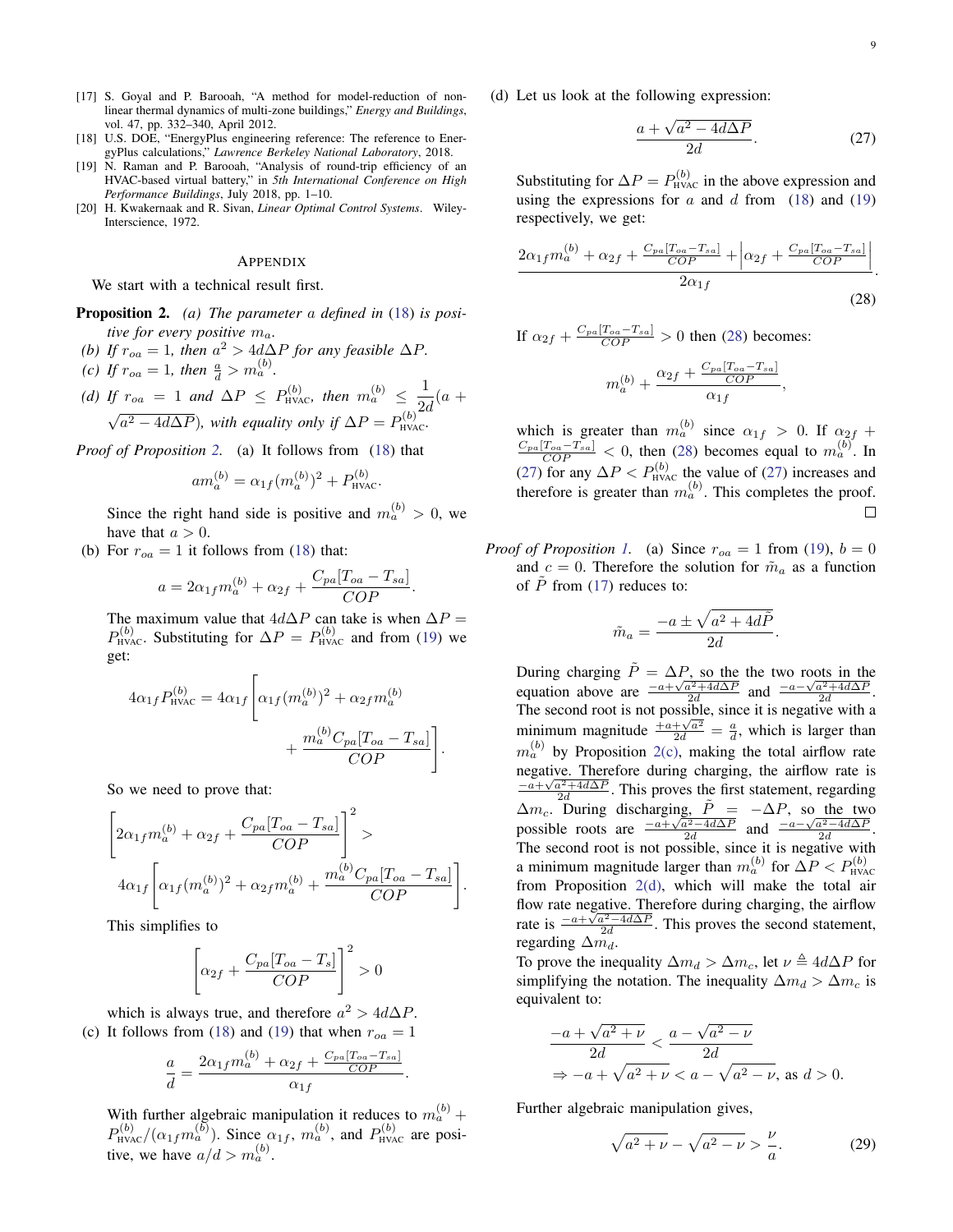Since  $a^2 > \nu$  $a^2 > \nu$  $a^2 > \nu$  from Proposition 2[\(b\),](#page-8-7) let us define  $a^2 =$  $\nu + \epsilon$  where  $\epsilon > 0$ . Therefore, [\(29\)](#page-8-8) becomes:

$$
\sqrt{2\nu + \epsilon} - \sqrt{\epsilon} > \frac{\nu}{\sqrt{\nu + \epsilon}}
$$
  
\n
$$
\Rightarrow \sqrt{(2\nu + \epsilon)(\nu + \epsilon)} > \nu + \sqrt{\epsilon(\nu + \epsilon)}.
$$

Squaring on both sides yields:

$$
\Rightarrow \nu^2 + 2\nu\epsilon > 2\nu\sqrt{\epsilon(\nu + \epsilon)},
$$

squaring again on both sides and simplifying, we get:  $\nu^4 > 0$ , which is true, and therefore  $\Delta m_c < \Delta m_d$ .

- (b) Note that the maximum value that  $\Delta m_d$  can take is  $m_a^{(b)}$ ; otherwise, the total airflow rate will be negative. For that value of  $\Delta m_d$ ,  $\gamma \Delta m_d = \frac{C_{pa} m_a^{(b)}}{C}$  (as  $\gamma = C_{pa}/C$ ). Substituting for  $\alpha$  from [\(21\)](#page-3-12) and since  $R, C > 0$ , we have  $\frac{C_{pa}m_a^{(b)}}{C} + \frac{1}{RC} > \frac{C_{pa}m_a^{(b)}}{C}$  so that  $\alpha > \gamma \Delta m_d$ . For the second inequality, note that from Proposition $1(a)$  $1(a)$  $\Delta m_c < \Delta m_d$ . Since  $\gamma$  is positive,  $\gamma \Delta m_c < \gamma \Delta m_d$ . Therefore,  $\alpha > \gamma \Delta m_d > \gamma \Delta m_c$ .
- (c) We have already proved above that,  $\tilde{m}_a(t) \equiv \Delta m_c$ when charging and  $\tilde{m}_a(t) \equiv -\Delta m_d$  when discharging. It follows from [\(20\)](#page-3-10) that the temperature dynamics reduce in the charging scenario to

$$
\dot{\tilde{T}}(t) = -(\alpha + \gamma \Delta m_c)\tilde{T} - \beta \Delta m_c, \tag{30}
$$

and in the discharging scenario to

$$
\dot{\tilde{T}}(t) = -(\alpha - \gamma \Delta m_d)\tilde{T} + \beta \Delta m_d. \tag{31}
$$

Both of these are linear time invariant systems driven by constant inputs that are asymptotically stable; stability follows from  $\alpha > \gamma \Delta m_d$ , which was proved above and  $\alpha$ ,  $\gamma$ , and  $\Delta m_c$  being positive. It follows from elementary linear systems analysis [\[20\]](#page-8-9) that  $T(t)$ converges to a constant steady-state value irrespective of the initial condition, which is, in the charging scenario:  $\tilde{T}_c^{ss} = \frac{\beta \Delta m_c}{-(\alpha + \gamma \Delta m_c)}$ , and in the discharging scenario:  $\tilde{T}_d^{ss} = \frac{\beta \Delta m_d}{(\alpha - \gamma \Delta m_d)}$ . Since  $\alpha$ ,  $\beta$ ,  $\gamma$ ,  $\Delta m_c$  and  $\Delta m_d$  are all positive,  $\tilde{T}_c^{ss} < 0$ , and the fact that  $\tilde{T}_d^{ss} > 0$  follows from Proposition [1](#page-4-5)[\(b\),](#page-5-6) proved above.

For the second part of the statement, we need to prove that

$$
\frac{\beta \Delta m_c}{(\alpha + \gamma \Delta m_c)} < \frac{\beta \Delta m_d}{(\alpha - \gamma \Delta m_d)}.\tag{32}
$$

It follows from Proposition [1](#page-4-5)[\(b\)](#page-5-6) that  $\alpha + \gamma \Delta m_c > \alpha$  –  $\gamma \Delta m_c > 0$ . Therefore, and since all relevant parameters are positive,

$$
\frac{\beta \Delta m_c}{\alpha + \gamma \Delta m_c} < \frac{\beta \Delta m_c}{\alpha - \gamma \Delta m_c}.\tag{33}
$$

 $\Box$ 

Again from Proposition [1](#page-4-5)[\(b\),](#page-5-6) we get

$$
\frac{\beta \Delta m_c}{\alpha + \gamma \Delta m_c} < \frac{\beta \Delta m_c}{\alpha - \gamma \Delta m_c} < \frac{\beta \Delta m_d}{\alpha - \gamma \Delta m_d},\tag{34}
$$

where the second inequality follows from  $\Delta m_c < \Delta m_d$ . Thus from [\(34\)](#page-9-0) we get the desired inequality [\(32\)](#page-9-1), which proves the second statement.

Now we are ready to prove Lemma [1.](#page-5-0)

*Proof of Lemma [1.](#page-5-0)* Since  $r_{oa} = 1$ , recall that we established in the proof of Proposition [1](#page-4-5)[\(c\)](#page-5-4) that  $\hat{T}(t)$  is governed by two asymptotically stable linear time invariant systems, with step inputs, [\(30\)](#page-9-2) and [\(31\)](#page-9-3), during the charging and discharging halfperiods respectively. Consider first the up/down scenario, with initial condition  $T(0) = 0$ . By solving the two differential equations [\(30\)](#page-9-2)-[\(31\)](#page-9-3), we obtain the temperature deviation at the end of one period of the square wave:

$$
\tilde{T}(2t_p) = \frac{-\beta \Delta m_c e^{-(\alpha - \gamma \Delta m_d)t_p} (1 - e^{-(\alpha + \gamma \Delta m_c)t_p})}{\alpha + \gamma \Delta m_c} + \frac{\beta \Delta m_d (1 - e^{-(\alpha - \gamma \Delta m_d)t_p})}{\alpha - \gamma \Delta m_d}.
$$

By hypothesis,  $(\alpha - \gamma \Delta m_d)t_p < (\alpha + \gamma \Delta m_c)t_p \ll 1$ , so we can use a first order Taylor expansion to get the following approximation:

$$
\tilde{T}(2t_p) \approx t_p \beta \left( \Delta m_d - \Delta m_c e^{-(\alpha - \gamma \Delta m_d)t_p} \right). \tag{35}
$$

<span id="page-9-2"></span>Since  $\Delta m_c < \Delta m_d$  and  $(\alpha - \gamma \Delta m_d) > 0$ , we get  $\tilde{T}(2t_p) >$ 0. This is possibility 1 shown in Figure [3:](#page-4-3)  $t_d = t_p$ , while  $t_c = t_p + t_{recov}$  for some  $t_{recov} > 0$ . It follows from [\(22\)](#page-4-2) that  $\eta_{RT}$  < 1. Consider second the down/up scenario, with initial condition  $T(0) = 0$ . The corresponding expression becomes:

<span id="page-9-3"></span>
$$
\tilde{T}(2t_p) = \frac{\beta \Delta m_d e^{-(\alpha + \gamma \Delta m_c)t_p} (1 - e^{-(\alpha - \gamma \Delta m_d)t_p})}{\alpha - \gamma \Delta m_d}
$$

$$
- \frac{\beta \Delta m_c (1 - e^{-(\alpha + \gamma \Delta m_c)t_p})}{\alpha + \gamma \Delta m_c}.
$$

A similar approximation gives:

$$
\tilde{T}(2t_p) \approx t_p \beta \left( e^{-(\alpha + \gamma \Delta m_c)t_p} \Delta m_d - \Delta m_c \right). \tag{36}
$$

As long as  $t_p > t_p^*$ , we have  $e^{-(\alpha + \gamma \Delta m_c)t_p} < \Delta m_c / \Delta m_d$ , and thus  $T(2t_p) < 0$ . This is possibility 2 shown in Figure [4:](#page-4-4)  $t_c = t_p$ , while  $t_d = t_p + t_{recov}$  for some  $t_{recov} > 0$ . It now follows from [\(22\)](#page-4-2) that  $\eta_{RT} > 1$ . However, if  $t_p < t_p^*$ , then  $e^{-(\alpha+\gamma\Delta m_c)t_p} > \Delta m_c/\Delta m_d$ , and we have  $\tilde{T}(2t_p) > 0$ . This is possibility 1 shown in Figure [4:](#page-4-4)  $t_d = t_p$ , while  $t_c = t_p +$  $t_{recov}$  for some  $t_{recov} > 0$ , and it follows from [\(22\)](#page-4-2) that  $\eta_{\rm RT}$  < 1. П

<span id="page-9-1"></span>*Proof of Lemma [2.](#page-6-3)* Recall that we established in the proof of Proposition  $1(c)$  $1(c)$  that  $T(t)$  is governed by two asymptotically stable, linear, time invariant systems, with step inputs, [\(30\)](#page-9-2) and [\(31\)](#page-9-3), during the charging and discharging half-periods respectively. It follows from elementary linear systems theory that the step response of a stable first-order LTI system monotonically increases (or decreases, depending on the initial condition) towards the steady-state value. Therefore, in the time interval [0,  $t_p$ ], the maximum value of  $|T(t)|$  will be (depending on whether the system is charging or discharging)

<span id="page-9-4"></span><span id="page-9-0"></span>
$$
|\tilde{T}(t)| \le \max\left\{ |\tilde{T}(0)|, |\tilde{T}_c^{ss}|, |\tilde{T}_d^{ss}| \right\}, \quad \forall t \in [0, t_p]. \tag{37}
$$

The value of  $\tilde{T}(t_n)$  will serve as the initial condition to the LTI dynamics that govern  $\hat{T}(t)$  during the interval  $[t_p, 2t_p]$ ,